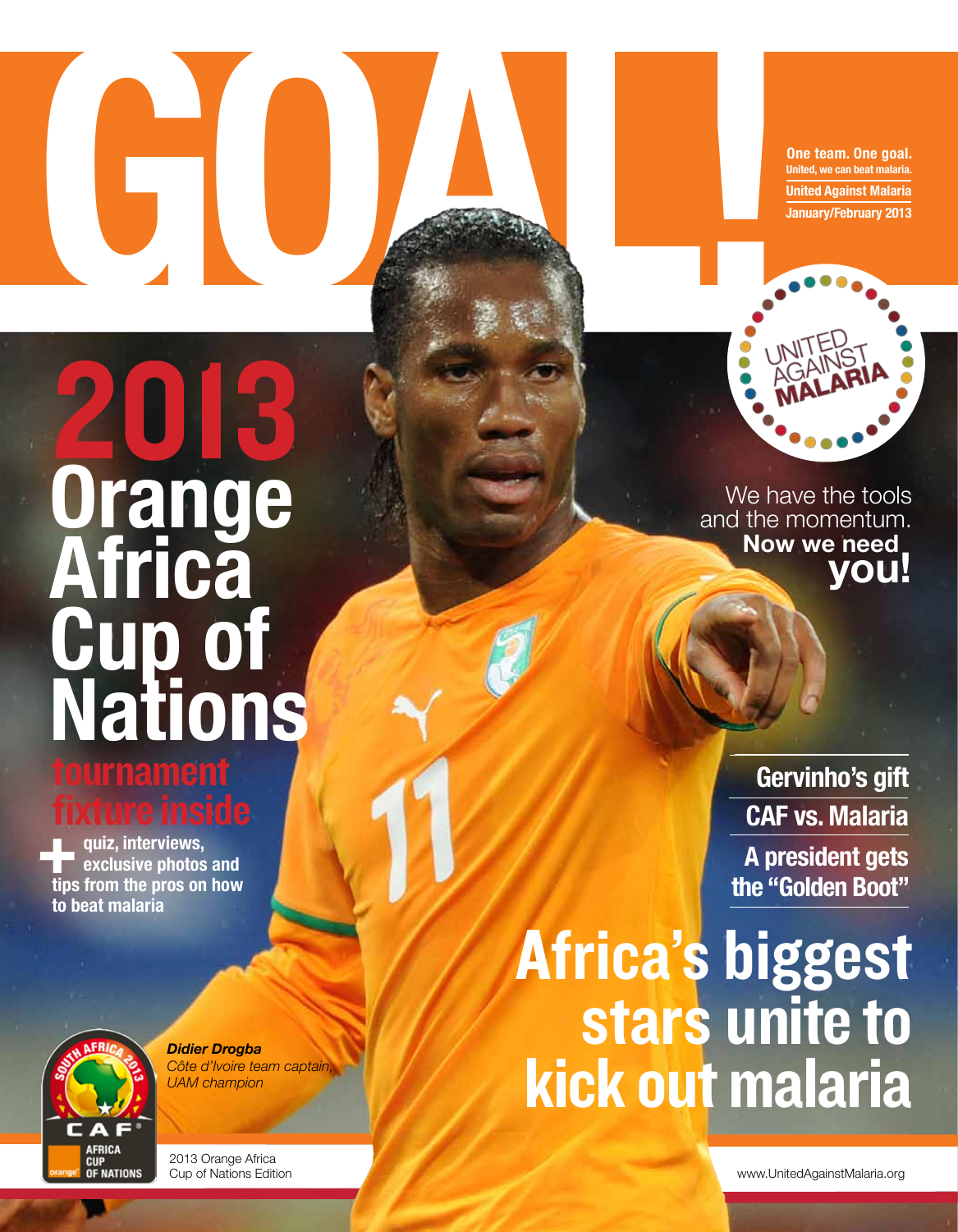### *Seydou Keita Mali footballer and*

*UAM champion*

**ONE** 

**ONE** 

**TEAM.**

 $G(0)$ 

## **UNITED, WE CAN BEAT MALARIA.**

*UAM fans Mali*

### Malaria is a disease caused by parasites

transmitted to humans through the bite of an *Anopheles* mosquito. If left untreated, its flu-like symptoms—fever, headache, fatigue, shivering, nausea and vomiting—can lead to coma and death. Approximately half of the world's population is at risk of malaria.

Malaria kills a child in Africa every minute and nearly 655,000 people annually. More than 90% of malaria deaths occur in Africa, mostly children under five years of age. Malaria costs the continent at least US \$12 billion in lost productivity every year.

Malaria is preventable and treatable. Simple tools like insecticide-treated nets, effective medicines and safe indoor spraying can save lives.

Founded ahead of the 2010 World Cup in South Africa, United Against Malaria (UAM) is an alliance of football teams, celebrities, health and advocacy organizations, governments and corporations that have united together against malaria. As part of the Roll Back Malaria (RBM) Partnership, UAM is made up of over 200 partners from diverse sectors and continents who invest their experience, time, funds, skills and enthusiasm because they share a common goal: to end malaria deaths by 2015.

Learn more at www.UnitedAgainstMalaria.org.

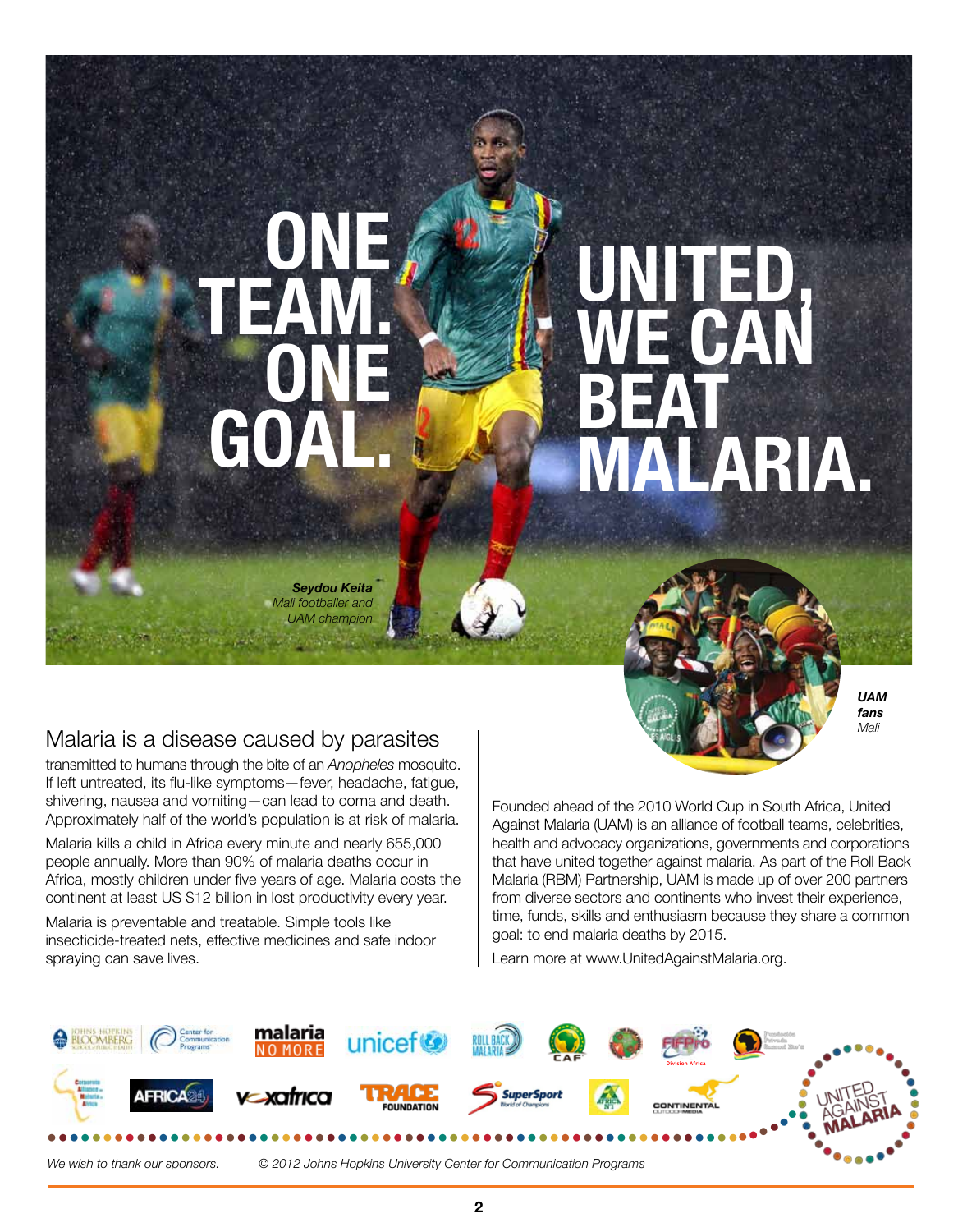## Africa's top footballers join the fight against malaria

To prevent malaria in his hometown, Ivorian footballer **Gervinho** donated hundreds of insecticidetreated bednets to an orphanage in Abobo, Côte d'Ivoire. He urged children and community members to sleep under the nets every night. He also appeared in a PSA, just like fellow Ivorians Didier Drogba and Kolo Touré.



**The continent's best footballers are reaching out to fans to kick malaria out of Africa. Since the 2010 World Cup in South Africa, stars from Benin, Cameroon, Cote d'Ivoire, Equatorial Guinea, Ghana, Malawi, Mali, Nigeria, Senegal, South Africa, Tanzania, Uganda and Zambia have appeared in public service announcements (PSAs) and on billboards. Their message: Protect yourself and your family from malaria.**



At left, **Chris Katongo**, captain of the Zambia team (shown with the Minister of Health), has starred in PSAs for UAM. "As a team we are well aware of the dangers of malaria," Katongo says. "If one of us falls ill from the disease he is not able to play and the whole squad suffers. That's why it's critical that we all do our part to fight this preventable disease."



Super Eages captain **Joseph**  Yobo led his team to victory over Liberia to qualify for AFCON 2013. He also led his team to become UAM champions in Nigeria, which suffers heavily from malaria. "Having malaria as a top footballer can be a challenge to my career," he says. "This is why I make sure I and my family sleep inside insecticide-treated nets to protect us from malaria."





Ghana Black Stars, and **Steven Pienaar** of South Africa have appeared in PSAs.



**"I know it seems crazy, but we just HAVE to win."**

Coaches' tips: Stay in the game. Protect yourself and your family from malaria.



long-lasting insecticidetreated net every night.



At first sign of fever, go to a health center for testing and treatment.



**Pregnant** women should seek antenatal care early.



your area, participate in indoor residual

spraying campaigns. *Degu Debebe Ethiopia captain, UAM champion*



United Against Malaria thanks and recognizes the following football champions who have supported the campaign: Louis Delgado, Angola • Ze Kalanga, Angola Kali, Angola • Ogunbiyi Muri Ola, Benin • David Djigla, Benin • Koukou Djiman, Benin • Bakari Kone, Burkina Faso • Charles Kabore, Burkina Faso • Samuel Eto'o, Cameroon Stephane Mbia Etoundi, Cameroon • Joseph Antoine Bell, Cameroon • Prince Oniangue, Republic of the Congo • Didier Drogba, Côte d'Ivoire • Gervinho, Côte d'Ivoire Emmanuel Eboué, Côte d'Ivoire • Kader Keita, Côte d'Ivoire • Boubacar Barry Copa, Côte d'Ivoire • Bakari Kone, Côte d'Ivoire • Kolo Toure, Côte d'Ivoire *(continued, pgs 6-7)*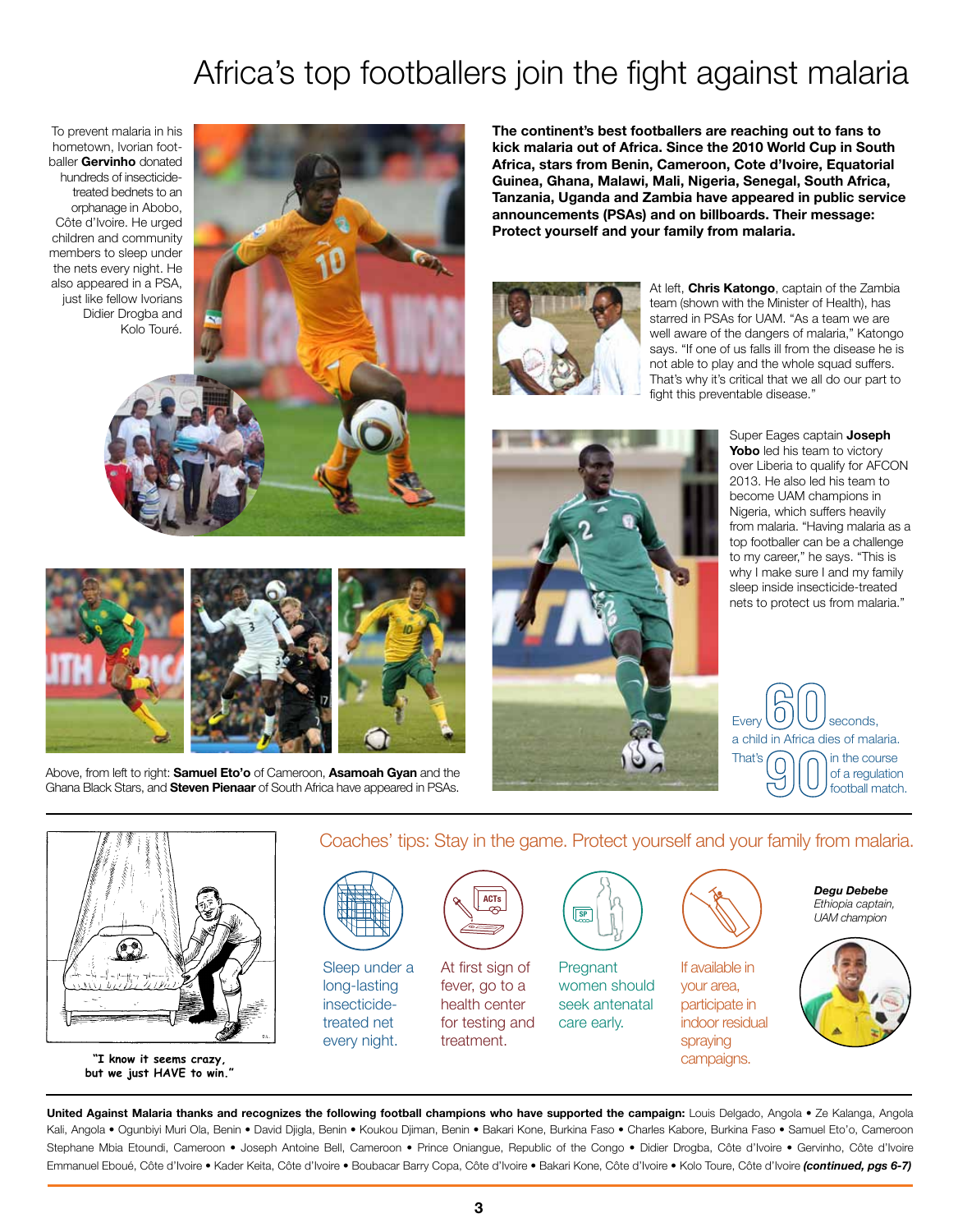## One team. One goal. **With a United,**

### **Top 10 African footballers of all time**

- 1. George Oppong Weah, Liberia
- 2. Abedi Pele, Ghana
- 3. Roger Milla, Cameroon
- 4. Samuel Eto'o, Cameroon
- 5. Didier Drogba, Cote d'Ivoire 6. Dolmi Abdel Majod, Morocco
- 7. Kalusha Bwalya, Zambia
- 8. Samuel Osei-Kuffuor, Ghana
- 9. Nwankwo Kanu, Nigeria
- 10. Jay-Jay Okocha, Nigeria

**Do you agree? Let us know (and give us your top 10) at www.facebook.com/ unitedagainstmalaria.**

"I have been a victim of malaria and have witnessed first-hand the devastating effects it can have on individuals and families. We need malaria out of the game. Using the popularity of football to increase awareness of prevention and treatment methods will go a long way in the fight to show malaria the red card."

*Didier Drogba Côte d'Ivoire national team captain and UAM champion*



"Across the continent, football dominates the hearts and minds of children and parents alike. So does malaria—the cause of 174 million illnesses and 655,000 deaths every year. We have united to utilize the power of football to fight malaria, and we hope our fans will join us."

### *Samuel Eto'o*

*Cameroon national team captain and UAM champion*

## **ORANGE AFRICA CUP 2013 OF NATIONS**

| <b>DATE</b> |                    | <b>MATCH TEAMS</b>                                       | GROUP  | <b>TIME</b>                  | <b>PLACE</b>                                    | <b>SCORE</b> | <b>DATE</b> |                       | <b>MATCH TEAMS</b>                                       |
|-------------|--------------------|----------------------------------------------------------|--------|------------------------------|-------------------------------------------------|--------------|-------------|-----------------------|----------------------------------------------------------|
| 19.01       | 2                  | <b>South Africa vs. Cape Verde</b><br>Angola vs. Morocco | A<br>A | <b>18H00</b><br><b>21H00</b> | <b>Johannesburg</b><br><b>Johannesburg</b>      |              | 25.01       | 13<br>$\overline{14}$ | Zambia vs. Nigeria<br><b>Burkina Faso vs. Ethiopia</b>   |
| 20.01       | 3<br>4             | <b>Ghana vs. DR Congo</b><br>Mali vs. Niger              | B<br>B | <b>I7H00</b><br><b>20H00</b> | <b>Nelson Mandela Bay</b><br>Nelson Mandela Bay |              | 26.01       | 15<br>16              | Côte d'Ivoire vs. Tunisia<br>Algeria vs. Togo            |
| 21.01       | 5<br>6             | Zambia vs. Ethiopia<br>Nigeria vs. Burkina Faso          | C<br>ы | <b>I7H00</b><br><b>20H00</b> | <b>Mbombela</b><br><b>Mbombela</b>              |              | 27.01       | 17<br>18              | <b>Morocco vs. South Africa</b><br>Cape Verde vs. Angola |
| 22.01       | 8                  | Côte d'Ivoire vs. Togo<br>Tunisia vs. Algeria            | D<br>D | <b>I7H00</b><br><b>20H00</b> | Rustenburg<br><b>Rustenburg</b>                 |              | 28.01       | 19<br>20              | Niger vs. Ghana<br>DR Congo vs. Mali                     |
| 23.01       | 9<br>10            | South Africa vs. Angola<br><b>Morocco vs. Cape Verde</b> | A<br>A | <b>I7H00</b><br><b>20H00</b> | <b>Durban</b><br><b>Durban</b>                  |              | 29.01       | 21<br>22              | <b>Burkina Faso vs. Zambia</b><br>Ethiopia vs. Nigeria   |
| 24.01       | $\mathbf{I}$<br>12 | Ghana vs. Mali<br><b>Niger vs. DR Congo</b>              | B<br>B | <b>I7H00</b><br><b>20H00</b> | Nelson Mandela Bay<br><b>Nelson Mandela Bay</b> |              | 30.01       | 23<br>24              | Algeria vs. Côte d'Ivoire<br>Togo vs. Tunisia            |

## FINAL | 10.02 | MATCH 32 |  $\frac{1}{2}$  (Winner 29) VS. (Winner 30)

Coaches' tips: Stay in the game. Protect your family from malaria.



Sleep under a long-lasting insecticide-treated net every night.



At first sign of fever, go to a health center for testing and treatment.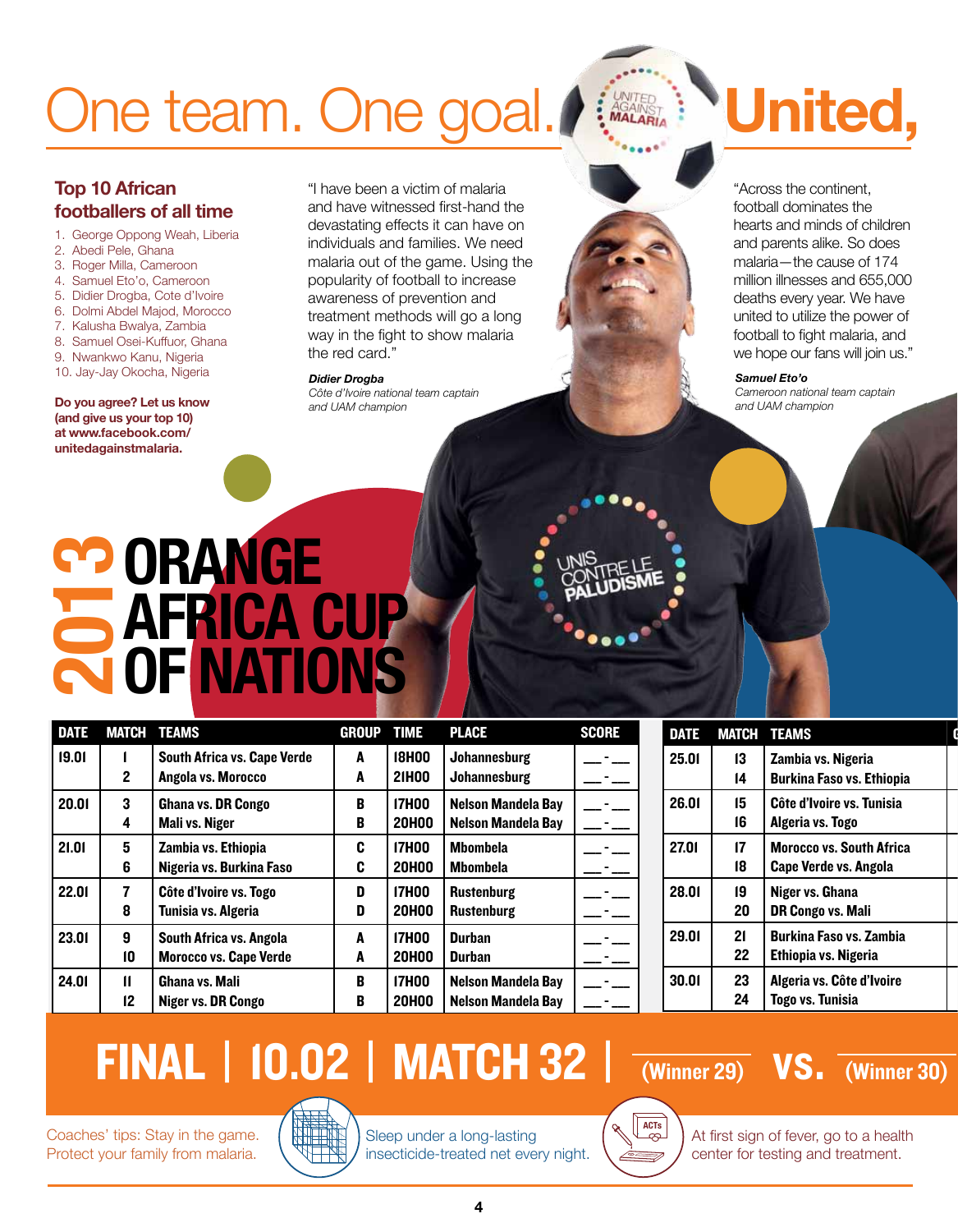# **we can beat malaria.**



"I am honored to be a champion for this cause. It is unacceptable that malaria kills one child in Africa every minute. We can take such simple steps to prevent and treat this disease."

*Steven Pienaar South Africa national team former captain and UAM champion*

**Join the winning team on Facebook!**

www.facebook.com/ unitedagainstmalaria



| <b>ROUP</b> | <b>TIME</b>  | <b>PLACE</b>              | <b>SCORE</b> |
|-------------|--------------|---------------------------|--------------|
| C           | <b>I7H00</b> | <b>Mbombela</b>           |              |
| C           | <b>20H00</b> | <b>Mbombela</b>           |              |
| D           | <b>I7H00</b> | <b>Rustenburg</b>         |              |
| D           | <b>20H00</b> | <b>Rustenburg</b>         |              |
| A           | <b>19H00</b> | <b>Durban</b>             |              |
| A           | <b>I9H00</b> | <b>Nelson Mandela Bay</b> |              |
| B           | <b>19H00</b> | <b>Nelson Mandela Bay</b> |              |
| B           | <b>I9H00</b> | <b>Durban</b>             |              |
| C           | <b>19H00</b> | <b>Mbombela</b>           |              |
| C           | <b>I9H00</b> | <b>Rustenburg</b>         |              |
| D           | <b>19H00</b> | <b>Rustenburg</b>         |              |
| D           | <b>I9H00</b> | <b>Mbombela</b>           |              |

**SP**

| <b>MATCH</b>           | <b>TEAMS</b>            | <b>TIME</b>  | <b>PLACE</b>              | <b>SCORE</b> |  |  |  |  |  |
|------------------------|-------------------------|--------------|---------------------------|--------------|--|--|--|--|--|
| <b>QUARTER FINALS</b>  |                         |              |                           |              |  |  |  |  |  |
| 25                     | <b>Ist A vs. 2nd B</b>  | 20H30        | <b>Durban</b>             |              |  |  |  |  |  |
| 26                     | <b>Ist B vs. 2nd A</b>  | <b>I7H00</b> | <b>Nelson Mandela Bay</b> |              |  |  |  |  |  |
| 27                     | <b>Ist C vs. 2nd D</b>  | 20H30        | <b>Mbombela</b>           |              |  |  |  |  |  |
| 28                     | <b>Ist D vs. 2nd C</b>  | <b>I7H00</b> | <b>Rustenburg</b>         |              |  |  |  |  |  |
| <b>SEMI FINALS</b>     |                         |              |                           |              |  |  |  |  |  |
| 29                     | Winner 25 vs. Winner 28 | <b>I7H00</b> | <b>Durban</b>             |              |  |  |  |  |  |
| 30                     | Winner 27 vs. Winner 26 | 20H30        | <b>Mbombela</b>           |              |  |  |  |  |  |
| <b>3RD PLACE MATCH</b> |                         |              |                           |              |  |  |  |  |  |
| 31                     | Loser 29 vs. Loser 30   | <b>20H00</b> | <b>Nelson Mandela Bay</b> |              |  |  |  |  |  |
|                        |                         |              |                           |              |  |  |  |  |  |

| 20H00 | Johannesburg | \_\_\_ -

Pregnant women should seek antenatal care early.

If available in your area, participate in indoor residual spraying campaigns.

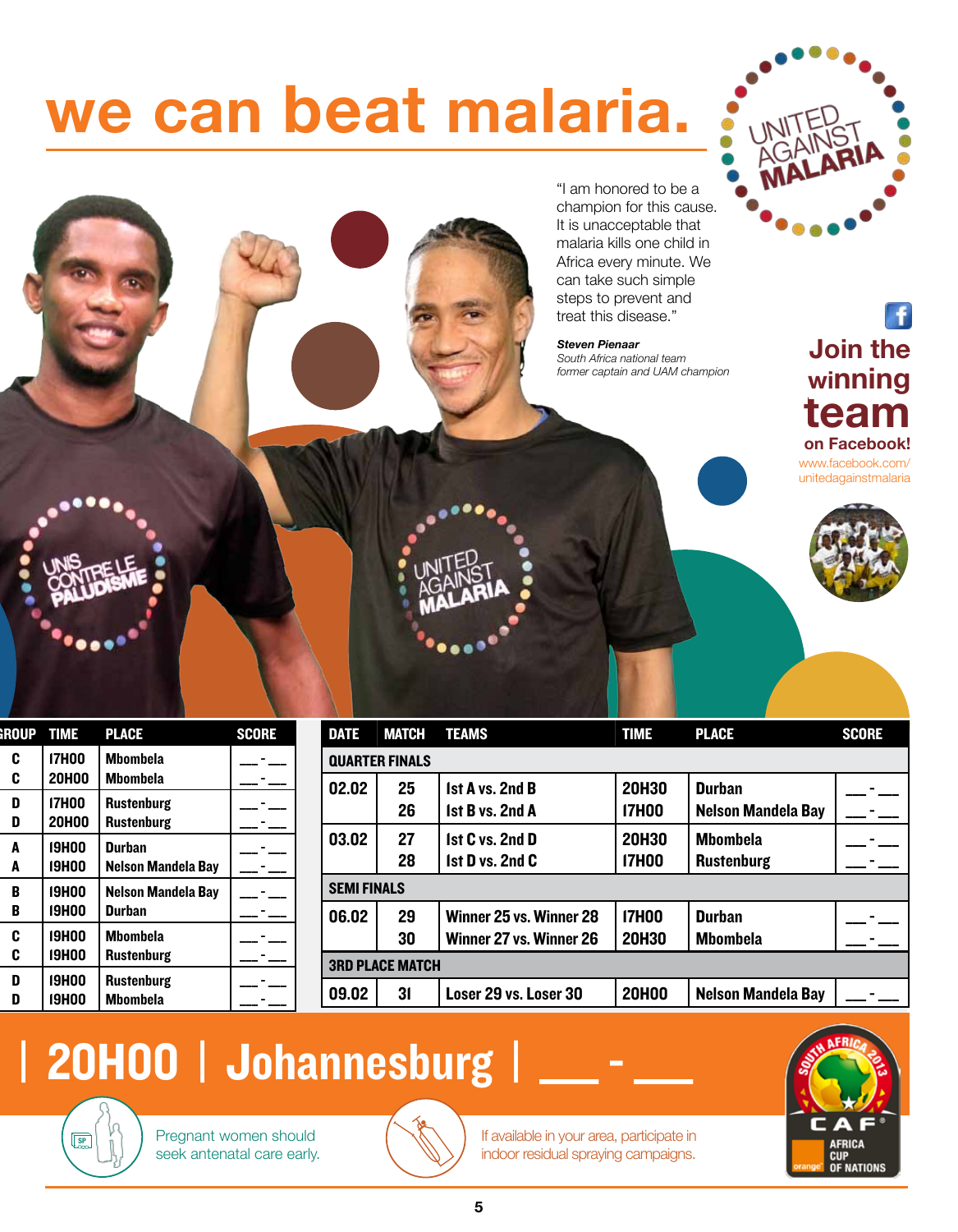

*Issa Hayatou, President, Confederation of African Football*

## Leading the fight: **CAF & ALMA**

The Confederation of African Football (CAF), which oversees the football activities of 54 African countries, believes that for Africa to compete on the global football pitch, it must have players and communities that are free from malaria. That's why it named UAM an official social program of the 2013 Orange Africa Cup of Nations. CAF's commitment to raise awareness about malaria through football, and to increase the fight against this devastating disease, represents an unprecedented opportunity to reach football fans across the continent.

Joining CAF, the political leadership and private sector in Africa will also play a greater role in stopping global malaria deaths, 91% of which occur in Africa. President Ellen Johnson Sirleaf of Liberia (right, in blue), received a UAM "Golden

Boot" award for her leadership of the African Leaders Malaria Alliance.

"When we all fight malaria together, we build stronger nations and save lives," she said. "As a football fan myself, I understand the game's power and popularity. We have the tools to win against malaria, and I urge others to join us in the fight."

> *President Ellen Johnson Sirleaf Chair of the African Leaders Malaria Alliance*



## Big challenges, big wins: **federation presidents talk malaria and football**

*Kwesi Nyantakyi Ghana Football Association*





**"Our national team and local clubs have often used their games and the popularity of football at large to spread malaria prevention messages. Everyone in Ghana loves football, and everyone needs to be protected from malaria. Let's win the 2013 Orange Africa Cup of Nations; let's win the fight against malaria! We know our engagement in malaria control has helped remind our leaders of the need to strengthen their commitment to this course and accelerate successes in fighting this disease."** 

**"I am positive our success on the football field has been severely held back by malaria. More importantly, though, is the impact malaria has on our friends and families. I believe it is our duty as national football teams to do all we can to help stop deaths from this disease. I would ask my counterparts to do just one thing this year, help educate the public on the dangers of malaria."** 

**"We in South Africa are joining the ranks of a handful of African countries that are on the track for preelimination of malaria. We look forward to be of service to South Africa by throwing our support behind the United Against Malaria campaign, an official cause of the 2013 Orange Africa Cup of Nations. We hope that South Africa will be blanketed with malaria control messages during the tournament to give our fight a boost to reach our target. We are proud to join CAF to endorse United Against Malaria. Let me also say that the South African team aims for a great showing at the tournament."** 

**"Zambia is on the road to malaria elimination. I know that quick proper malaria treatment at a hospital or health center is very important. My players are protected and healthy. We are ready to keep the title at the 2013 Orange Africa Cup of Nations!"** 

**"Malaria is a bane that affects our continent. It is each African's duty to rally to the cause of its eradication. Together, Unicef and United Against Malaria are launching a campaign during the 2013 Orange Africa Cup of Nations to encourage the use of long-lasting insecticide-treated nets. The Ivoirian Football Federation and the Elephants of Côte d'Ivoire support this action to win the game of life against malaria."**

#### **United Against Malaria thanks and recognizes the following football champions who have supported the campaign:**

Yaya Toure, Côte d'Ivoire • Salomon Kalou, Côte d'Ivoire • Laurent Pokou, Côte d'Ivoire • Muteba Kidiaba, DR Congo • Marcel Mbayo Kibemba, DR Congo Rodolfo Bodipo, Equatorial Guinea • Degu Debebe, Ethiopia • Jordan Ayew, Ghana • André Ayew, Ghana • Asamoah Gyan, Ghana Michael Essien, Ghana • Stephen Appiah, Ghana • Denis Olliech, Kenya • Chiukepo Msowoya, Malawi • Frederic Oumar Kanoute, Mali

*Leodegar Tenga*

*Tanzania Football Federation*

*Kirsten Nematandani South African Football Association*

> *Kalusha Bwalya Zambia Football Federation*





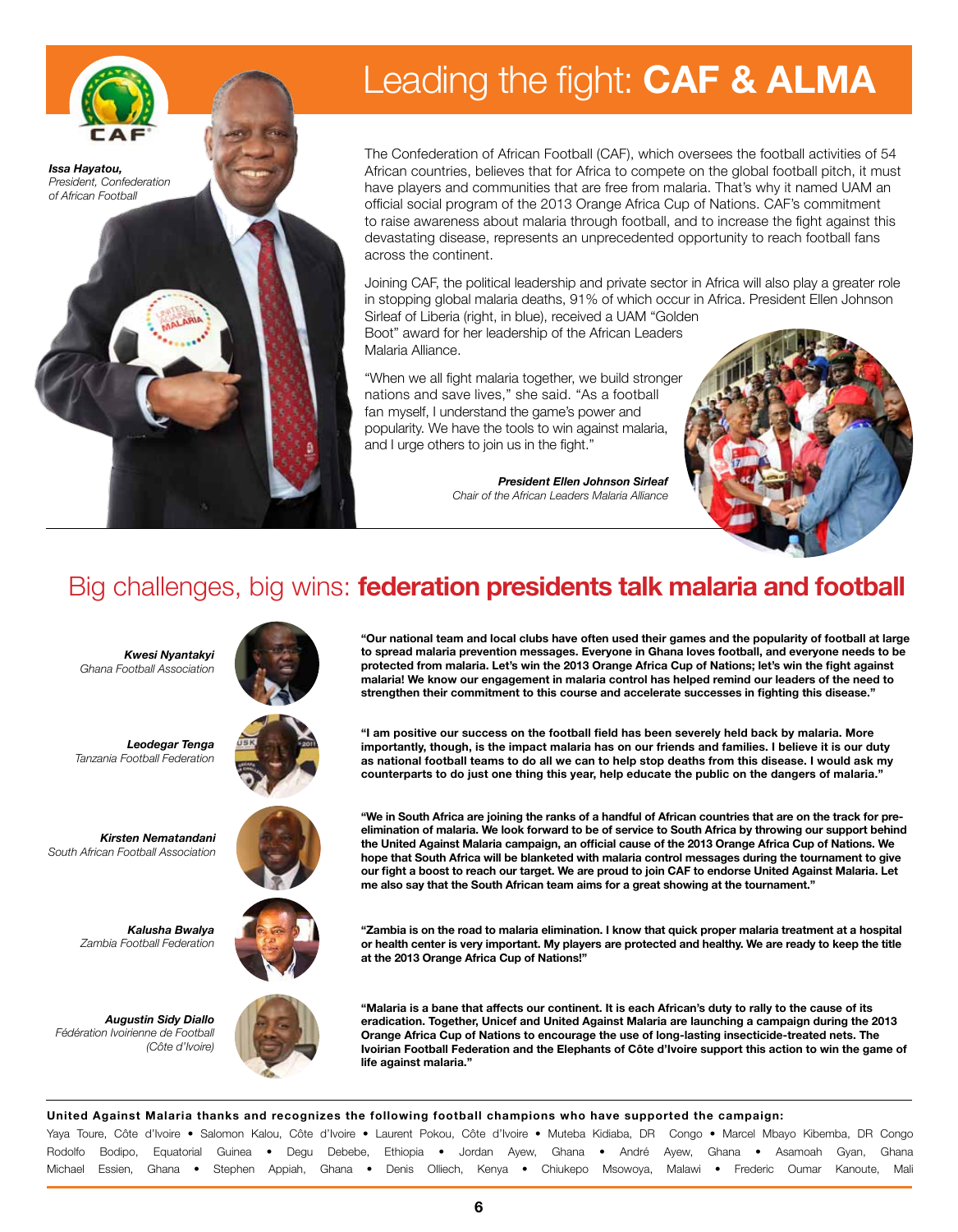## **Know your foe**

**Take this quiz to test your knowledge**

- **1. What should you do when you have a fever?**
- a. Assume you have malaria and take malaria medication
- b. Get tested for malaria
- c. Stay in bed
- d. Do nothing until you are really sick
- **2. When you have malaria, which of the following aspects of your life are affected?**
- a. Health and well-being
- b. School or work attendance
- c. Personal finances
- d. All of the above

### **3. Who is most likely to suffer most from malaria?**

- a. Men
- b. Pregnant women
- c. Children under 5
- d. b and c

### **4. When should you use your nets?**

- a. Rainy season
- b. Dry season
- c. Every night
- d. All of the above

*André Ayew, Ghana footballer, UAM champion*

#### **5. What transmits malaria?**

- a. *Anopheles* mosquito
- b. Standing water
- c. Beer
- d. Unclean environment

#### **6. How can you prevent and treat malaria?**

- a. Sleep under a long-lasting insecticide-treated net every night
- b. Go to a health center at first signs of fever
- c. Complete your entire dose of malaria medication
- d. All of the above
- **7. Why must pregnant women go to a health center at least two times during their pregnancy?**
- a. They will need to show the nurses they can still walk
- b. They will be given a mosquito net
- c. They will be given SP to prevent
- malaria in their unborn baby d. b and c

**Bonus question: Name the past five champions of the Africa Cup of Nations.**

**unisia, 2004 Quiz answers: 1. b 2. d 3. d 4. d 5. a 6. d 7. d 8. Zambia, 2012 • Egypt, 2010 • Egypt, 2008 • Egypt, 2006 • T**

## **Captain's Corner**

**A long-lasting insecticide-treated net can provide protection against mosquitoes for up to four years, but in the same way that football players need to maintain their strength and skills on the pitch, the net must be kept in good condition to be effective.**

> Remember, repairing torn nets is the duty of all parents and adults. Nobody is too big for malaria or too big to repair a net.

*Didier Drogba Cote d'Ivoire captain, UAM champion*

#### **How do I care for my net?**

- When not in use, roll up or tie up the net, and keep it out of children's reach.
- Do not soil your net with food to avoid attracting rats.
- Inspect your net regularly for small holes.
- Hang the net with care, and avoid hanging it against rough or sharp surfaces.
- Enter the net carefully every night.
- Do not re-treat your net. Nets distributed in the past 5 years are long-lasting insecticide-treated nets and do not need to be retreated, even after washing.

#### **How do I repair my net?**

- Inspect nets often to find any small holes.
- Do not wait for small holes in your net to get bigger, repair holes immediately. Small tears are easier to repair than big ones.
- To repair a net you can stitch, patch or tie the holes and tears.
- You can stitch holes and tears using a simple needle and thread.
- You can patch holes and tears using any cloth material and a simple needle and thread. • You can also tie a knot in tears and holes to close them.



*Juma Kaseja Tanzania captain, UAM champion*

Adama Coulibaly, Mali • Seydou Keita, Mali • Bakaye Traoure, Mali • Momo Sissoko, Mali • Souleymane Diamountene, Mali • Chicuinho Conde, Mozambique

Joseph Yobo, Nigeria • Ismaelo Taye Taiwo, Nigeria • Victor Moses, Nigeria • Vincent Enyeama, Nigeria • Moussa Sow, Senegal Souleymane Diawara, Senegal • Steven Pienaar, South Africa • Mark Fish, South Africa • Shaun Bartlett, South Africa John Bocco, Tanzania • Kigi Makasi, Tanzania • Shabdan Nditi, Tanzania • Juma Kaseja, Tanzania • Andrew Mwesigwa, Uganda • Chris Katongo, Zambia